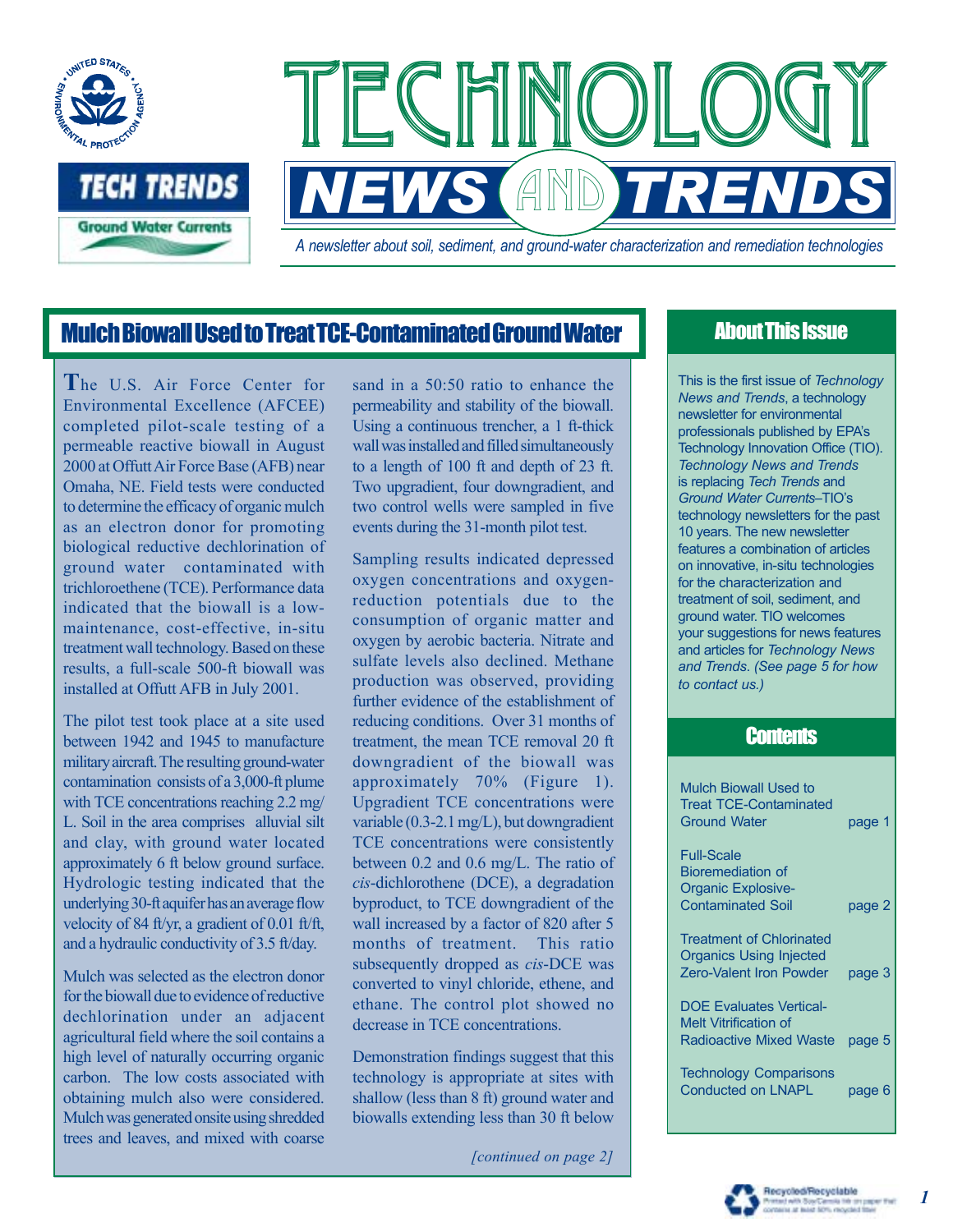*[continued from page 1]*

ground surface. Costs for installing the Offutt AFB biowall were approximately \$140-360/linear ft. If not generated onsite (at no cost), mulch for applications at other sites is estimated to cost approximately \$20/yd<sup>3</sup>. Additional performance data for this technology will be collected over the next two years during full-scale operations at Offutt AFB. Prior studies by others indicate that a mulch-based biowall will last approximately 10 years.

AFCEE plans to construct a 500 ft-long, 25 ft-deep mulch biowall at Altus AFB, OK, later in 2002, and is seeking implementation of this technology at two additional Air Force sites.

*Contributed by James Gonzales, AFCEE (210-536-4324 or james.gonzales@ brooks.af.mil); Jerry Hansen, AFCEE (210-536-4353 or jerry.hansen@ brooks.af.mil); Philip Cork, Offutt AFB (402-294-7621 or philip.cork@ offutt.af.mil); and Carol Aziz, Groundwater Services Inc. (713-522- 6300 or ceaziz@gsi-net.com)*

# Full-Scale Bioremediation of Organic Explosive-Contaminated Soil

**I**n August 2001, the U.S. Army Corps of Engineers (USACE) initiated full-scale bioremediation of 6,000 yd<sup>3</sup> of organic explosive-impacted soil at the Iowa Army Ammunition Plant (IAAP). Daramend® bioremediation was selected due to its low soil bulking, effectiveness in the presence of elevated heavy metal concentrations, and potential cost savings over alternative technologies. Following treatment over an 8-week period, RDX, HMX, and TNT concentrations were reduced by 98.9%, 92.4%, and 93.7%.

Production of conventional ammunition at the IAAP, located near Burlington in southeast Iowa, began in 1941. Past operations resulted in soil and groundwater contamination through the discharge of wastewater containing explosives and explosive byproducts, and through open burning and land disposal of production wastes. Soil at the site is characterized as clayey glacial till amenable to bioremediation. Currently, no technology is in place to address the site's contaminated ground water.

Daramend bioremediation involves the generation of repeated and sequential anoxic and oxic conditions through the application of organic amendments and powdered iron at low doses (0.5-2% by weight). The amendments are formulated with the specific particle size distribution and nutrient profile needed to create optimal microbiological conditions in the soil. This technology can be applied in-situ to surface soils when contamination does not extend beyond the upper 2-3 ft. For deeper contamination zones, ex-situ applications are employed through a land treatment or aerated windrow process. Land treatment typically is less expensive than aerated windrows; however, windrows often require less space.

Contaminated soil at the IAAP was excavated and treated ex-situ in two highdensity, polyethylene-lined land treatment units identified as Trench 6 and Trench 7. These trenches contain 5,500 yd<sup>3</sup> and 500 yd3 of unprocessed soil, respectively. Amendments were applied to the soil surface and blended to a depth of 2 ft using a tractor-driven rotary tilling system, which helped to achieve uniform amendment distribution and increased soil aeration. Water then was applied to reach the target soil moisture content of 42% (dry weight). These steps were repeated in 7- to 10-day treatment cycles. Five treatment cycles were conducted in Trench 6, while six cycles were required for Trench 7 due to higher initial contaminant concentrations.

Treatment progress was monitored with an immunoassay field test kit measuring the combined concentration of RDX and

*[continued on page 3]*



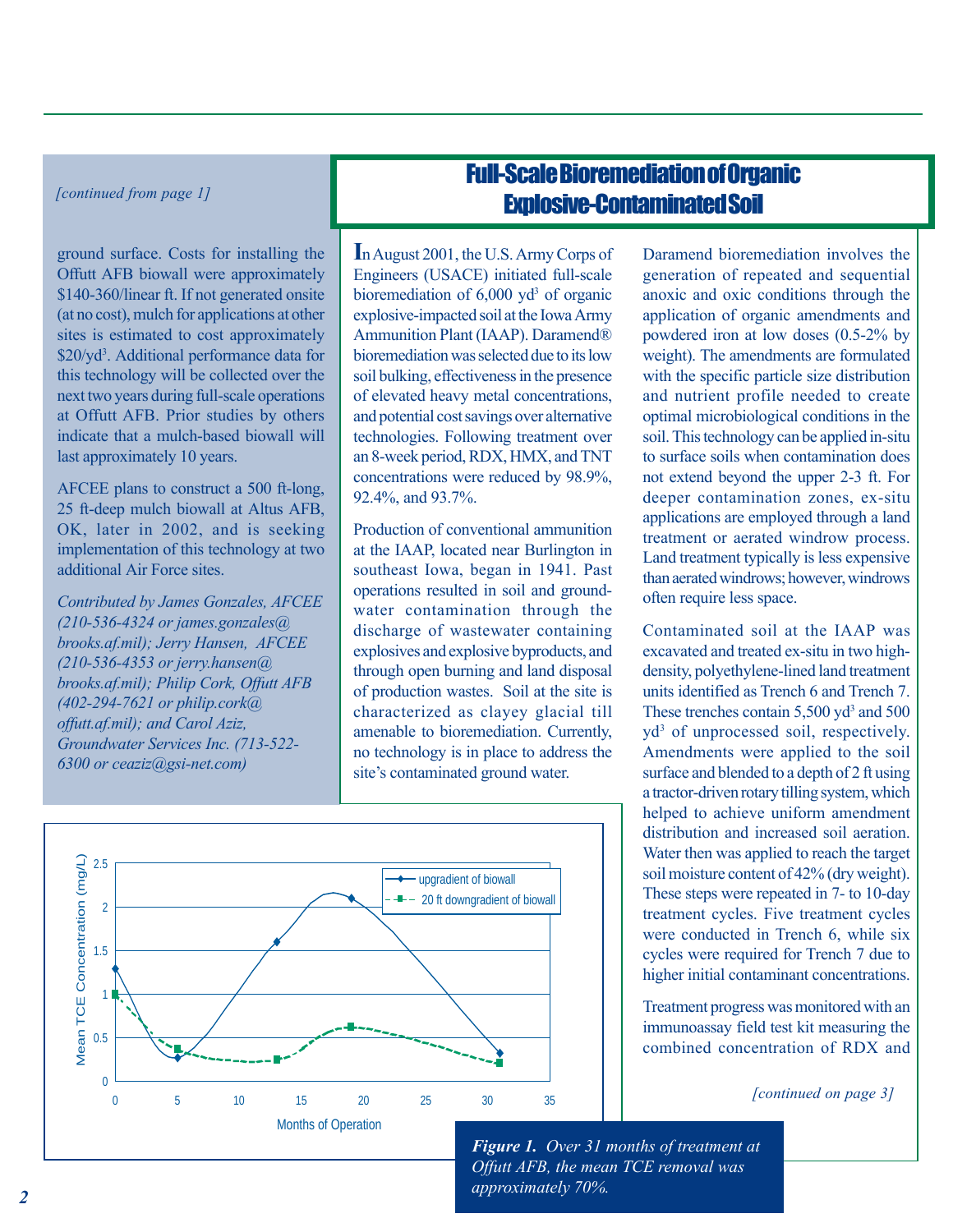*Figure 2. Following Daramend bioremediation treatment, RDX concentrations in soil at the IAAP decreased more than 93%.*

#### *[continued from page 2]*

HMX, and verified through laboratory analysis (Figure 2). RDX served as the driving contaminant in this application due to its high initial concentration (819-2,270 mg/kg) relative to its remedial goal (53 mg/ kg). Following treatment, RDX concentrations ranged from 3 to 32 mg/ kg, while the mean concentration was reduced by almost 99% (from 1,530 to 16.2 mg/kg). Similarly, the mean concentration of HMX was reduced by 92.4% (from 1,112 to 84.5 mg/kg), and the mean TNT concentration was reduced by 93.7% (from 95.8 to 6.1 mg/kg). Concentrations of other contaminants, including biodegradation intermediates, also were reduced to levels below remedial goals in the 20 zones that were sampled. An estimated 42,000 pounds of explosive compounds were treated by the process.

The treatment cost for full-scale bioremediation at the IAAP was  $$167/yd<sup>3</sup>$ , excluding costs for soil excavation or construction of the land treatment units. This compares favorably with alternative treatment technologies such as composting or thermal treatment. Daramend bioremediation has been applied successfully at other U.S. Department of Defense installations, including the Joliet Army Ammunition Plant, the Yorktown Naval Weapons Station, and the Hawthorne Army Depot*.*

*Contributed by Kevin Howe, USACE/ Omaha District Office (402-221-7185 or kevin.m.howe@usace.army.mil); David Raymond, Grace Bioremediation Technologies (905-273-5374 or david.raymond@adventustech.com); and Scott Marquess, U.S. EPA/Region 7 (913-551-7131 or marquess.scott@epa.gov)*



## Treatment of Chlorinated Organics Using Injected Zero-Valent Iron Powder

**T**he U.S. National Aeronautics and Space Administration (NASA) has completed a pilot-scale field test of the  $Ferox<sup>SM</sup> zero-valent iron (ZVI) process to$ address trichloroethene (TCE) in ground water at the Marshall Space Flight Center (MSFC) in Huntsville, AL. Over a period of 4 weeks, more than 11,000 lbs of ZVI powder were emplaced in the subsurface at 29 locations throughout a 1.5-acre area of the MSFC. Since the July 2000 ZVI injections, levels of TCE in monitoring wells previously showing the highest concentrations have decreased by more than 95%.

Field studies took place in an area of the MSFC used for testing rocket engine components and propellants. Contamination originated from a waste holding pond where TCE was used to clean engine components after testing and where unexploded ordnance was disposed. Contamination is found

primarily in a geologic stratum called the "rubble zone," which comprises heterogeneous aggregates of clay, sand, and chert of various grain sizes. The 5 to 7-ft rubble zone is sandwiched between 30 ft of an overlying clayey residuum and an underlying limestone bedrock formation. An aerobic aquifer with dissolved-oxygen levels of 5-7 mg/L is located at a depth of 22-34 ft. The slow velocity of the ground water (0.14 ft/day) allows for a long TCE residence within the iron-impregnated soil matrix, which increases the opportunity for iron to reductively dehalogenate the TCE.

Application of ZVI powder through an injection process was selected at the MSFC over installation of a ZVIcontaining permeable reactive barrier (PRB) due to the site's deep ground water and to the injection method's ability to address source contamination directly.

*[continued on page 4]*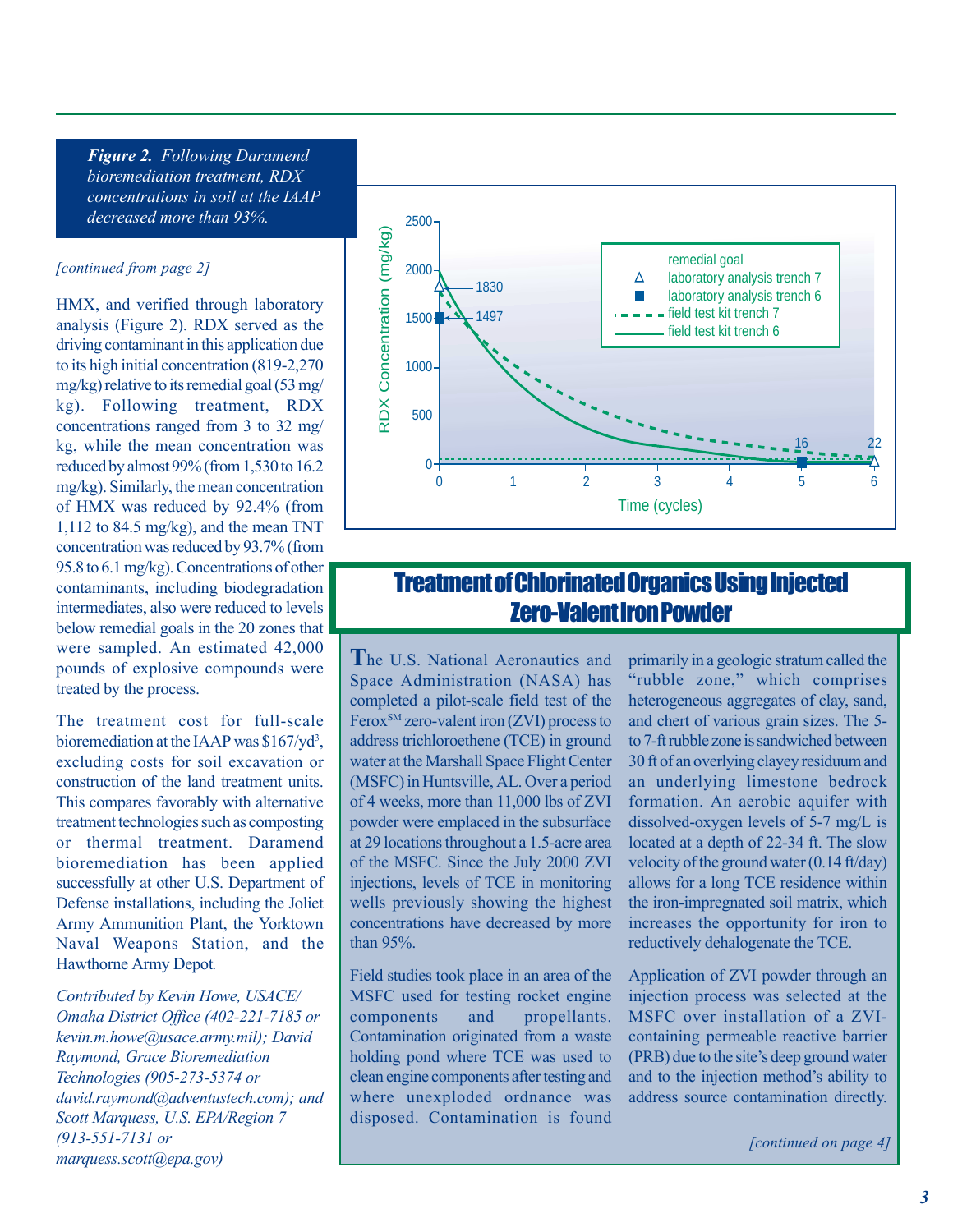#### *[continued from page 3]*

The depth to ground water, which reaches 80 ft below ground surface, exceeds the depth at which a PRB could be installed and maintained cost-effectively. Direct injection also allowed treatment of ground water below existing utility structures and a shallow subsurface that was suspected of containing unexploded ordnance.

The Ferox process employs a driven casing/nozzle system or open borehole to create an in-situ, iron-enriched zone of soil above or below the ground-water table. Using potable water and ZVI powder, the slurry is fed into the nitrogen gas stream, which atomizes the water and iron particles to produce a fine mist. This transformation results in dispersal of the iron powder within the subsurface over significant horizontal distances using relatively low injection pressures (Figure 3).

In the field, two overlapping treatment zones were installed: a 3,000 sq-ft source-area treatment zone exhibiting TCE concentrations in ground water as high as 72 mg/L, and a 450- by 60-ft downgradient treatment zone. By applying the injections in 3-ft intervals using a downhole packer system, a total of 125 slurry injection events occurred at pressures ranging from 60 to 120 psig.

During injections, the influence of atomized iron powder was observed as far as 35 ft from the point of injection. No effect was observed at any of the nearby manufacturing buildings or buried utility lines. On several occasions the injected atomized slurry encountered unidentified old boreholes, which resulted in slurry appearing at the ground surface. Such an encounter halted the injection event until the old borehole was grouted or sealed with a pneumatic packer.

Quarterly ground-water sampling at the MSFC over the past 1.5 years shows that TCE concentrations in ground water at the MSFC decreased from a pre-injection level of 72,800 µg/L to a post-injection level of 2,500 µg/L. Ongoing reductive dechlorination is evidenced further by increased concentrations of chloride (from 3.29 to 44.4 mg/L) and *cis*-1, 2-dichloroethene concentrations (from 100  $\mu$ g/L to 9,900  $\mu$ g/L) within the source zone wells.

*Contributed by Amy Keith, NASA (256- 544-7434 or amy.keith@msfc.nasa.gov); John Liskowitz, ARS Technologies (732- 296-6620 or jjl@arstechnologies.com); and Bill McElroy, CH2M Hill (352-335- 5877 or bmcelroy@ch2m.com)*



*Figure 3. The injected FeroxSM process slurry produces a fine mist that disperses iron powder within the subsurface.*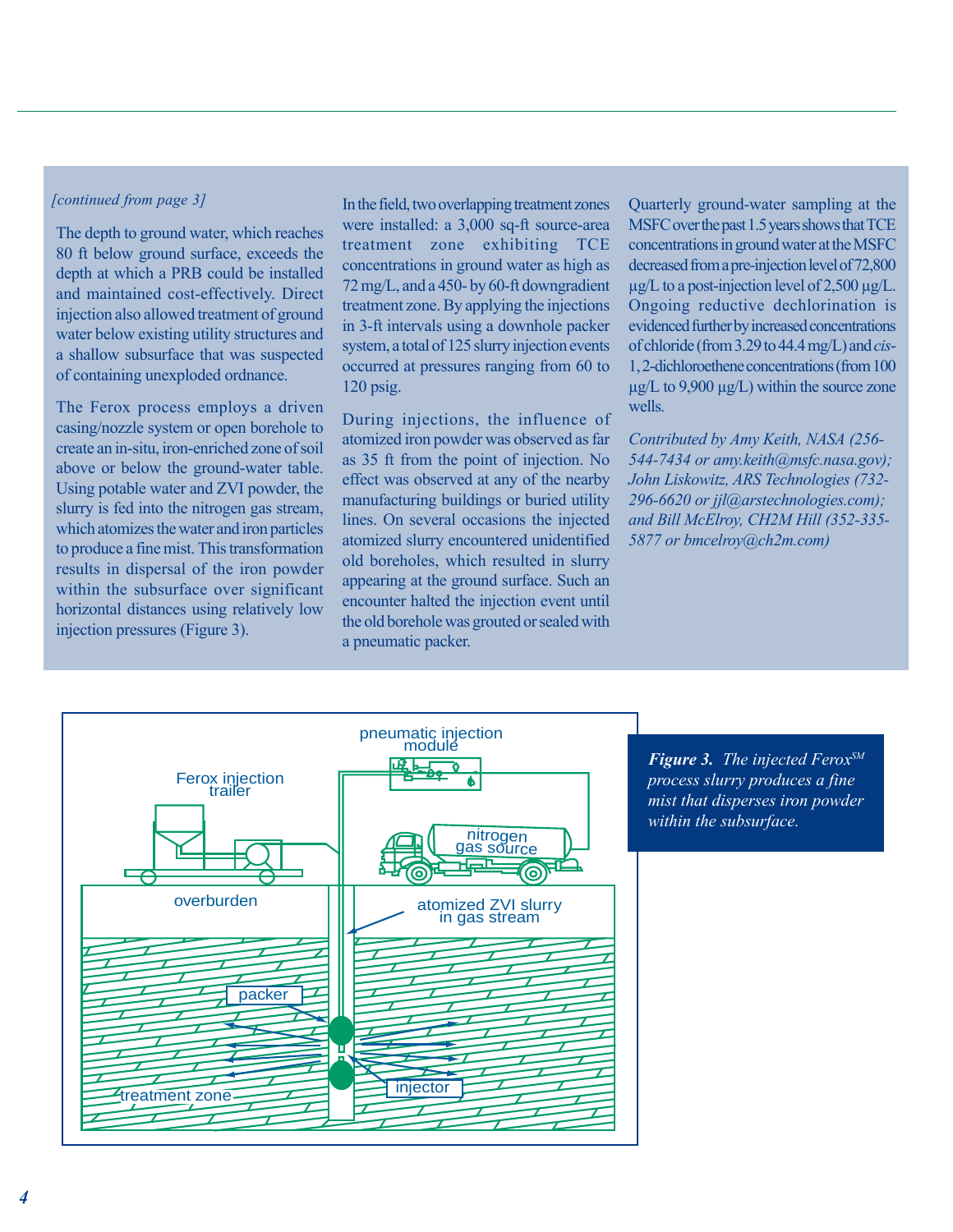### DOE Evaluates Vertical-Melt Vitrification of Radioactive Mixed Waste

**T**he U.S. Department of Energy (DOE) National Energy Technology Laboratory is evaluating a non-traditional in-situ vitrification (ISV) technology for treating radioactive mixed waste at the Los Alamos National Laboratory (LANL) in New Mexico. This technology, known as  $Geomelt^{TM}$ , involves the melting of subsurface soil through the use of vertically oriented planar melts established between two pairs of electrodes. Initial seismic tomography data and continued site monitoring since ISV completion in April 2000 indicate that the vitrified waste at LANL is contained successfully within a 25- by 15 ft monolith. The monolith extends from 8 to 26 ft below grade, which is considerably greater than depths achieved through conventional ISV melts.

This ISV approach differs significantly from traditional ISV, which typically melts a soil matrix in a "top-down" sequence with a horizontally oriented melt established at or near ground surface between four electrodes. In contrast to top-down ISV, the vertical melt provides a taller, narrower melt and improved control of melt progression. Two separate vertical melts begin in the subsurface, forming parallel melt planes that grow together horizontally during the treatment process to form a single monolith of the targeted treatment volume. In comparison with conventional top-down ISV, this subsurface approach uses approximately 30% less electrical power and decreases exposure potential for workers.

DOEís Subsurface Contaminants Focus Area sponsored the GeoMelt demonstration in cooperation with the Western Environmental Technology office of DOE. The demonstration took place at LANL's technical area 21, which

contains three absorption beds located in a welded volcanic tuff matrix. Operations were conducted in a portion of a single absorption bed. From the 1940s to the early 1960s, the absorption beds received liquid effluent primarily from a radioactive laundry facility and intermittently from nearby laboratory and research facilities. Soil sampling indicated the presence of plutonium 239/240 in concentrations reaching 525 pCi/g. Other contaminants within the absorption beds included radionuclides (americium, cesium, strontium, and uranium) and heavy metals (cadmium, chromium, copper, and lead).

The demonstration commenced with the injection of a graphite-based mixture into the subsurface to form two vertical planes of melt starter material between two pairs of electrodes. Based on the local geology, an injection target depth of 9-12 ft below grade was established prior to the melt. Joule-heated melting occurred over a 21 day period, reaching a depth of 25 ft. During this period, the melting process operated for approximately 14 days at a power input averaging 2 megawatts. Melting operations were interrupted for 11 days while cavities of unsubsided overburden material were collapsed using vibratory equipment, but continued again without difficulty. Off-gases were contained within a hood covering the treatment area and drawn to a treatment system. Laboratory and field evaluations of the off-gas and treatment system showed no radiological contamination.

Due to the insulating properties of the surrounding volcanic tuff, cooling of the monolith has occurred more slowly than anticipated. From an initial temperature over  $2,000\text{°F}$ , the top surface of the monolith cooled to 700°F within six months, 300°F after 12 months, and 100°F

after 24 months. DOE is conducting additional analysis of the vitrified monolith in 2002 to verify that target compounds were incorporated into the melt and uniformly distributed. In addition, leaching tests will be performed to ensure that contaminants are immobilized within the glass matrix. By producing a final waste form that is more resistant to physical, chemical, and weathering changes, non-traditional ISV appears to provide an alternative to contaminant solidification or stabilization.

*Contributed by Marja Springer, LANL (505-665-7112 or marja@lanl.gov); and Gordon Huddleston, MSE-Technology Applications, Inc. (406- 494-7382 or hudgj@mse-ta.com)*

## Contact Us

### *Technology News and Trends* **is on the NET!**

**View, download, subscribe, and unsubscribe at:** http://www.epa.gov/tio

http://clu-in.org

*Technology News and Trends* welcomes readers' comments and contributions. Address correspondence to: Ann Eleanor Technology Innovation Office (5102G) U.S. Environmental Protection Agency Ariel Rios Building 1200 Pennsylvania Ave, NW Washington, DC 20460 Phone: 703-603-7199 Fax: 703-603-9135